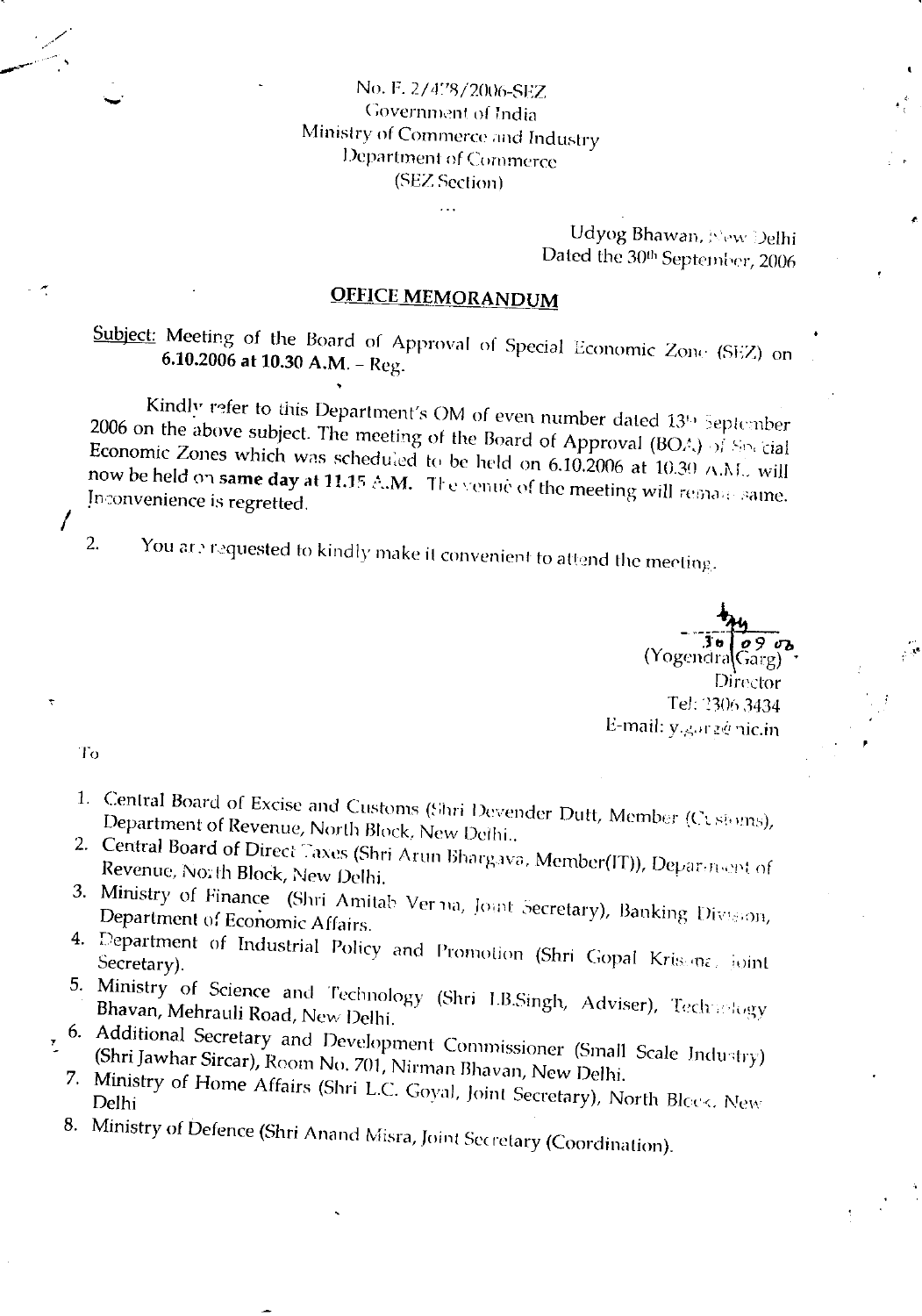9. Ministry of Environment and Forests (Shri R. Chandermohan, Joint Secretary), Pariyavaran Bhavan, CGO Complex, New Delhi  $-3$ .

10. Legislative Department (Shri S.R.Dalheta, Joint Secretary and Legislative Counsel, Room No. 430, A-Wing, Shastri Bhavan, New Delhi).

- 11. Ministry of Overseas lndian Affairs (Shri C. Gurucharan, Joint Secre arv (FS), Akbar Bhawan, Chankyapuri, New Delhi.
- 12. Department of Urban Affairs, Town Country Planning Organisation, (Shri J.B.Kshirsagar, Chief Planner), Vikas Bhavan (E-Block), LP. Estate, New l,)elhi.
- 13. Director General of Foreign Trade (Shri K.T. Chacko, DG), Department of Commerce, Udyog Bhavan, New Delhi.
- 14. Shri L.B. Singhal, Director General, Export Promotion for EOUs/SEZ lJnits, 705, Bhikaji Cama Bhavan, Bhikaji Cama Place, New Delhi - 110 <sup>066</sup>
- 15. Professor Anurag K. Agrawal, Indian Institute of Management, Vastrapur, Ahmedabad, Cujarat 380 015.
- 16. Development Commissioner, Noida Special Economic Zone, Noida.
- 17. Development Commissioner, Madras Special Economic Zone, Chennai.
- 18. Development Commissioner, Falta Special Economic Zone, Kolkata.
- 19. Dr. S.K. Bansal, JDC, Indore SEZ, Indore, Madhya Pradesh.
- 20. Government of Madhya Pradesh (Shri O.P. Rawat, Principal Secretary Commerce and Industry Department), Mantralaya, Vallabh Bhavan, Bhopal  $-462004$ .
- 21. Government of Rajasthan (Shri Ashok Sampathram, Principal Secretary (lndustries), faipur
- 22. Government of Tamil Nadu (Shri D. Rajendran, Secretary) Industries Department, Fort St. George, Chennai.
- 23. Government of West Bengal (Shri Sabyasachi Sen, Secretary (Industries), Writers' Buildings, Kolkata - 700 001

Copy for information to: PPS to SS (GKP)/ PS to JS (AM).

!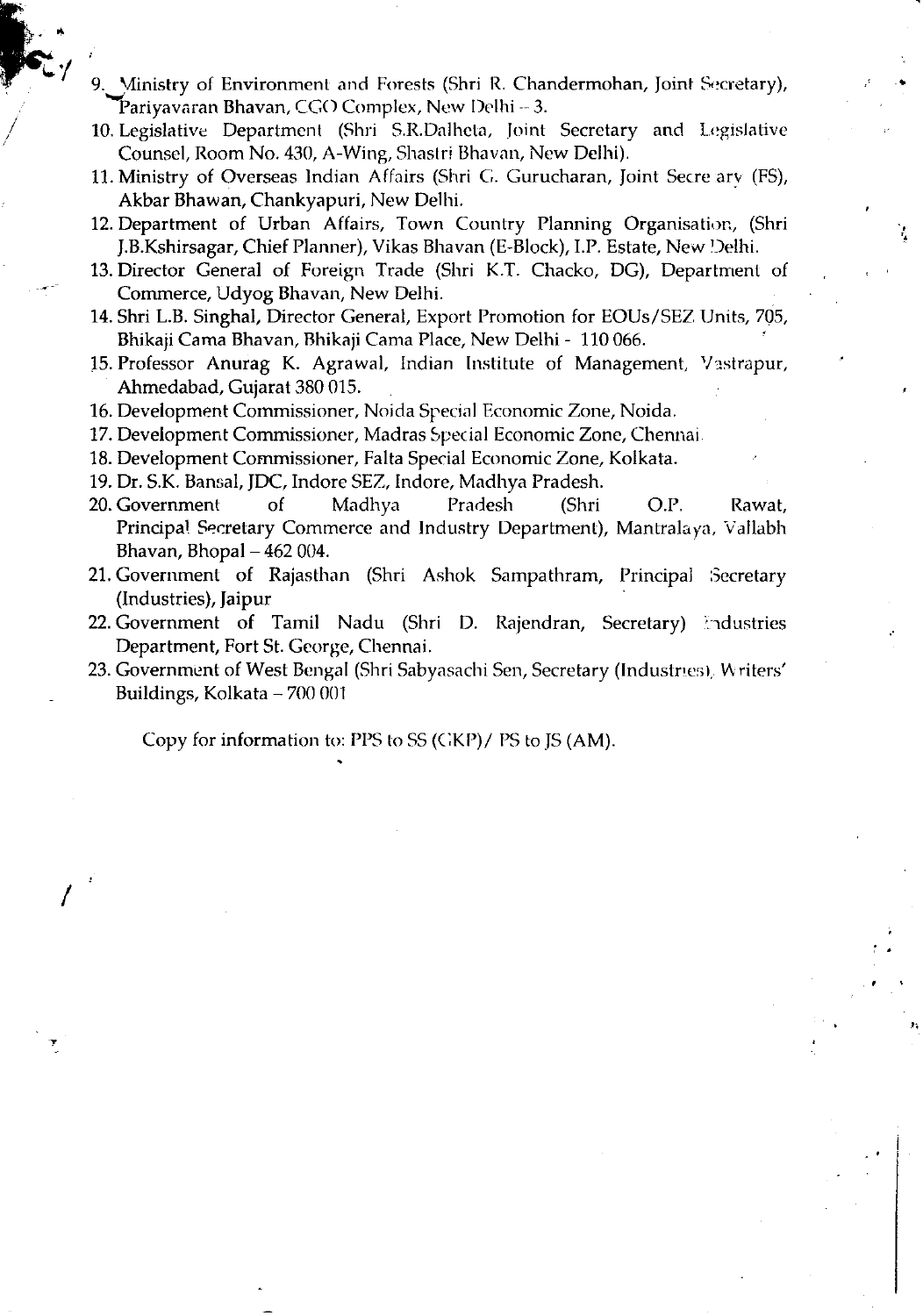**Item No. 1:** List of deferred proposals from the earlier BOA meetings and fresh proposals received after the last BoA meetings is placed at Annexure for consideration of the Board.

Item No. 2: Request of M/s. FAB City SPV (India) Private Limited for grant of approval for sector specific SEZ for manufacturing and developing semi conductor facility along with FTWZ

Board of Approval, in its meeting held on 72.6.2006 granted formal approval for setting up of FTWZ SEZ at Hyderabad by M/s. FAB Ciry SPV (India) Private Limited. On receipt of the approval letter from the Department, the developer informed that their application was for manufacturing and developing semi conductor facility along with FTWZ. The proposal was considered on the file and approval was granted for manufacturing and developing semi conductor facility along with FTWZ. The proposal is now submitted for ratification by the Board.

### Item No. 3: Ratification of the proposal of M/s ETL Infrastructure Services Ltd. for authorised activities.

Formal approval was granted to M/s ETL Infrastructure Services Limited for setting up an IT/ITES SEZ at Pallkikaranai, Old Mahabalipuram Road, Chennai. The Zone has since been notified on 11.8.2006. Approval has been granted to them for carrying out following activities in the Zone. The proposal is now submitted for ratification.

- $\triangleright$  Constructions and maintenance of Software Technology Parks;
- $\triangleright$  Boundary walls and internal connectivity roads;
- $\triangleright$  General Services block with canteen and training centers;
- $\triangleright$  Business Centers and Auditorium of 1000 capacity;
- $\triangleright$  Library;

سير-

- $\triangleright$  Canteen and food courts;
- ) Recreational facility with Gymnasium and swimming pool and other indoor and outdoor sports facilities;
- FREE FREE COMMUNICATION FACILITIES INCLUDING INTERCONNECTIVITY;<br>Sewage Treatment Plant;
- 
- $\triangleright$  Rain water harvesting plant;
- Power including facilities for back up;
- $\triangleright$  Maintaining car park, landscape and open air amphitheater;
- $\geq$  200 Serviced apartments for IT sector and hospitalities.
- ) Operation & Maintenance of AC
- $\triangleright$  Operation & Maintenance of electricity
- $\triangleright$  Operation & Maintenance of chilled water
- $\triangleright$  Operation & Maintenance of Lifts;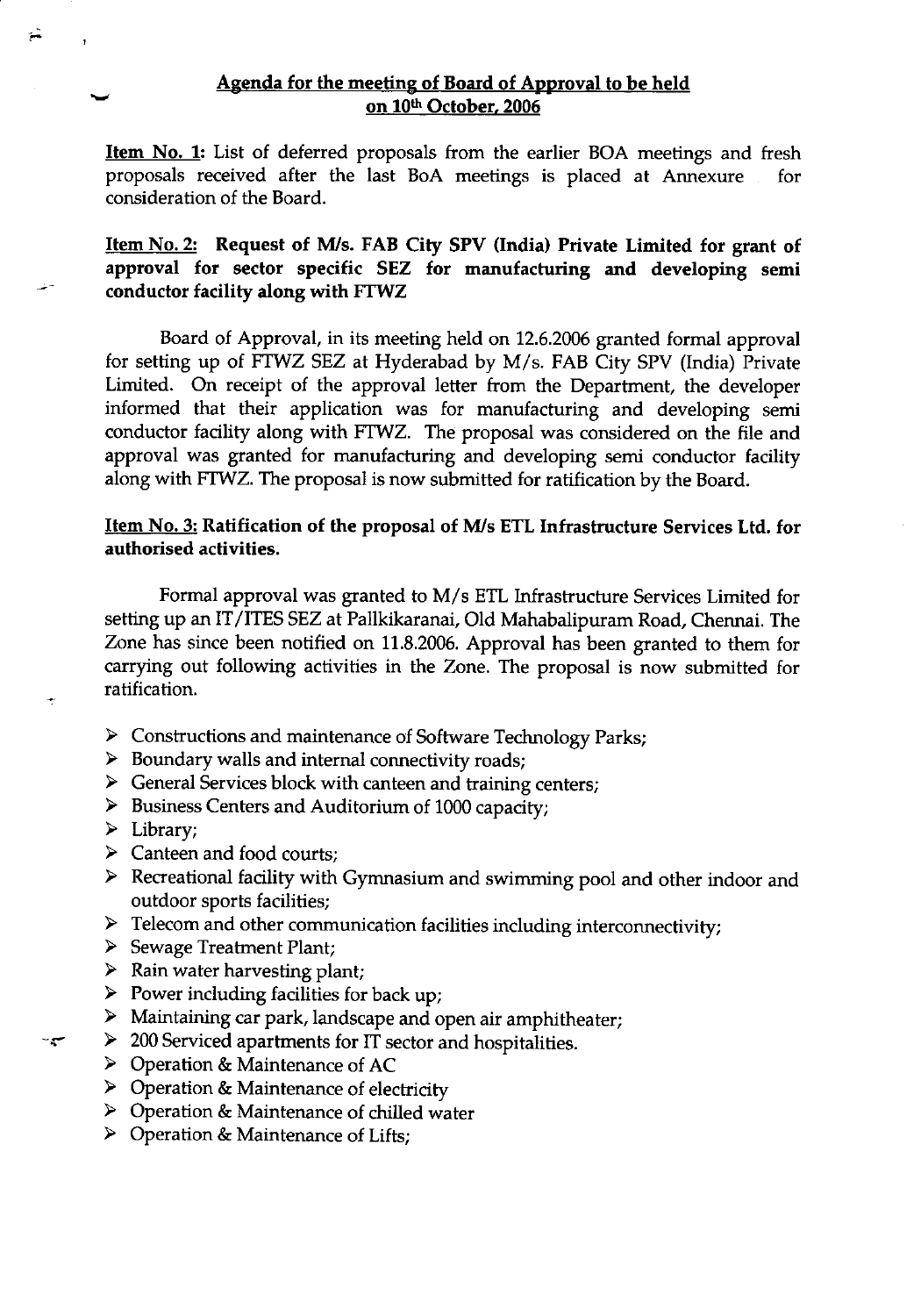$\triangleright$  Operation & Maintenance of Fire fighting equipments

Integrated Building Management Systems

### Item No. 4: Request of M/s Leela Lace Holdings Private Limited for co-developer with Infoparks, Kerala for IT/ITES SEZ at Kochi, Kerala

Formal approval was granted for setting up IT/ITES at Kochi, Kerala by M/s lnforparks, Kerala. M/s Leela Lace Holdings Private Limited has applied for codeveloper with the developer for developing an area of 2.02 hectares. A copy of the lease deed between the developer and co-developer has been submitted. Leela Lace Holdings private Limited has also submitted following list of activities to be carried out in their area. Same is submitted for consideration of the Board.

- i) Construction of two buildings
- ii) Development of intemal roads, Boundary walls, Land Scaping etc.
- iii) Electrical Installation, Water supply and Fire Fighting system, etc.
- iv) Substation, Sewage and Effluent Treatment Plant and all other infrastructure facilities needed to operate IT/IT Enabled Services effectively.

### Item No. 5: Request of M/s APIIC for carrying out authorised operations in their multi-product SEZ at Visakhapatnam, Andhra Pradesh

Formal approval was granted to APIIC for setting up a multi-product SEZ at Atchutapuram and Rambilli Mandals of Visakhapatnam, Andhra Pradesh. APIIC has submitted following activities to be carried out in the Zone. Same is submitted for consideration of the Board.

- . Site development
- Boundary wall
- Construction of roads
- Water Supply and Fire Fighting system
- Customs office
- o Banks and other infrastructure facilities for entities engaged in financing.
- o Business Centres, Convention Centre, Training Centers, ATM's
- Logistics Area.
- o Recreation facilities including dub house and gymnasium
- Green Belt (Includes landscaping)
- o Power Distribution Network, Air conditioning
- Street lighting
- . CETP and Effluent treatment plant
- o STP and Sewerage Network
- Storm Water Network, Rainwater Harvesting
- Marine Outfall

 $\mathbf{r}$ 

- o Necessary accommodation and hospitality such as Hotel/Services Apartment/Guest Houses etc.
- . Other Infrastructure facilities as may be required by units in SEZ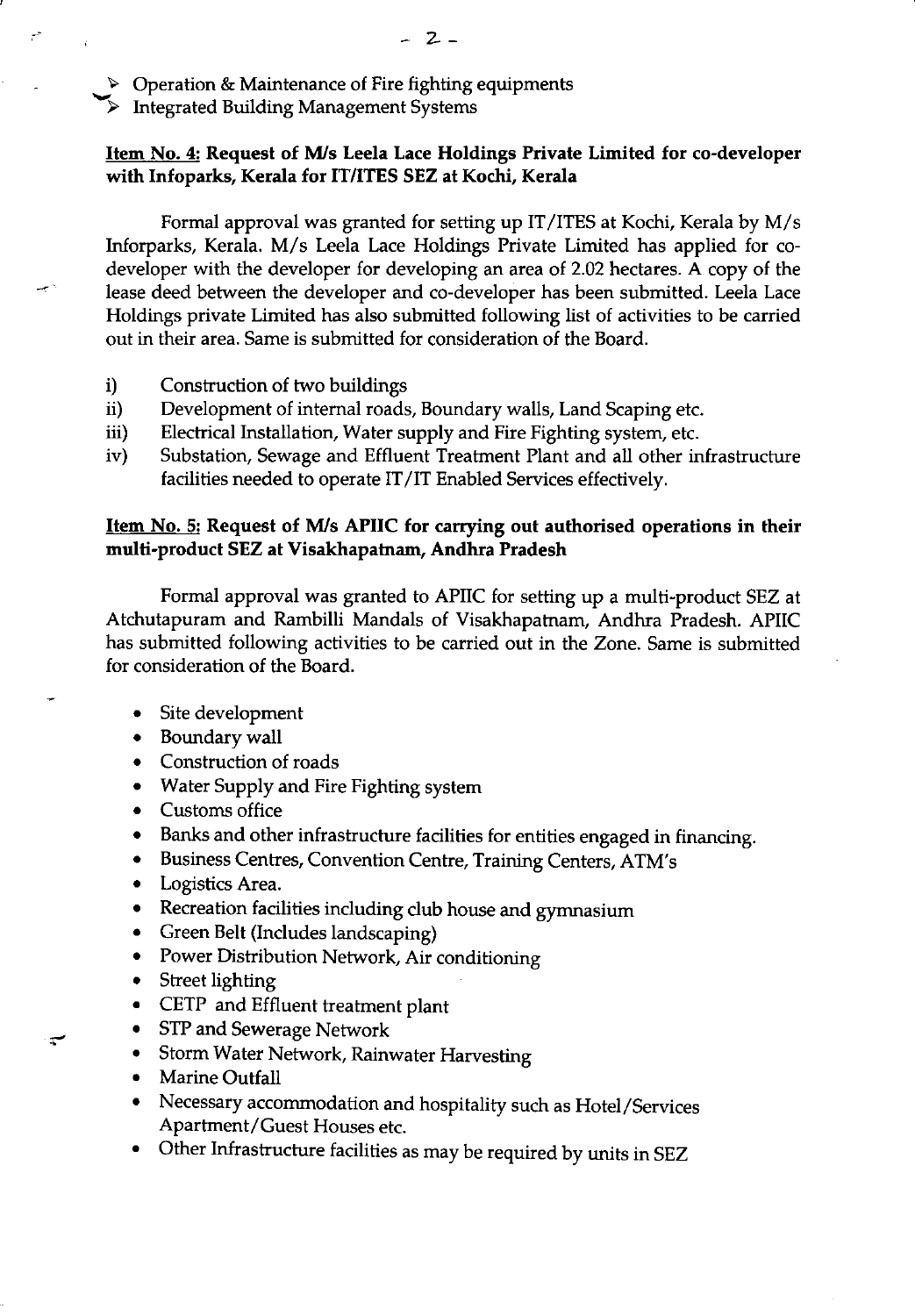- . Administrative Block- For Development Commissioner , Security etc,
- Office and Commercial Complex for Export Services in processing area.
- . Employees welfare facilities like Medical, Schooling, Cafeteria , Sports complex etc,.
- o Post Office, Offices, Police Posts etc at entry, exit and other points within and along the periphery of the site.
- . Power generation facilities induding Captive Power Plant, Gas based power Generating sets, diesel Generating sets etc, based on availability of quality of Power from the State Grid.
- Air Conditioning plant, Chillers, Cooling towers etc,.
- Central facilities for SEZ including facilities for Software Development, Electronic hardware units etc,.
- General Maintenance of all infrastructure and infrastructure facilities including Housing services, Repairs, & Maintenance, incubation Centers Services, Management & maintenance of various buildings, complexes, other facilities like car park food curt, business Centers recreation facilities, landscaping etc.
- . Operations & Maintenance of AC, electricity etc.

### Item No. 6: Request of APIIC for authorized operations in Electronic Hardware SEZ at Maheswaram Village, Ranga Reddy Diskict, Andhra Pradesh

Formal approval was granted for setting up of Electronic Hardware SEZ at Ranga Reddy District, Andhra Pradesh by M/s. APIIC. The developer has now submitted a list of authorized operations to be carried out in the proposed SEZ, which is placed below for consideration.

### Processing Area:

سي

- Site development
- . Boundary wall
- Construction of roads
- . Water Supply and Fire Fighting system
- o Banks and other infrastructure facilities for entities engaged in financing.
- o Business Centres, Training Centers, ATM's
- Logistics Area. Green Belt (includes landscaping).
- Power Distribution Network, Air conditioning, Cooling towers.
- Street lighting, Generators.
- Storm Water Network, Rainwater Harvesting
- Administrative Block, Security, Gate House etc.
- Office and Commercial Complex for Export Services in processing area.
- . Security Offices, at entry, exit and other points.
- Central facilities for SEZ including facilities for Software Development, Electronic hardware units etc,.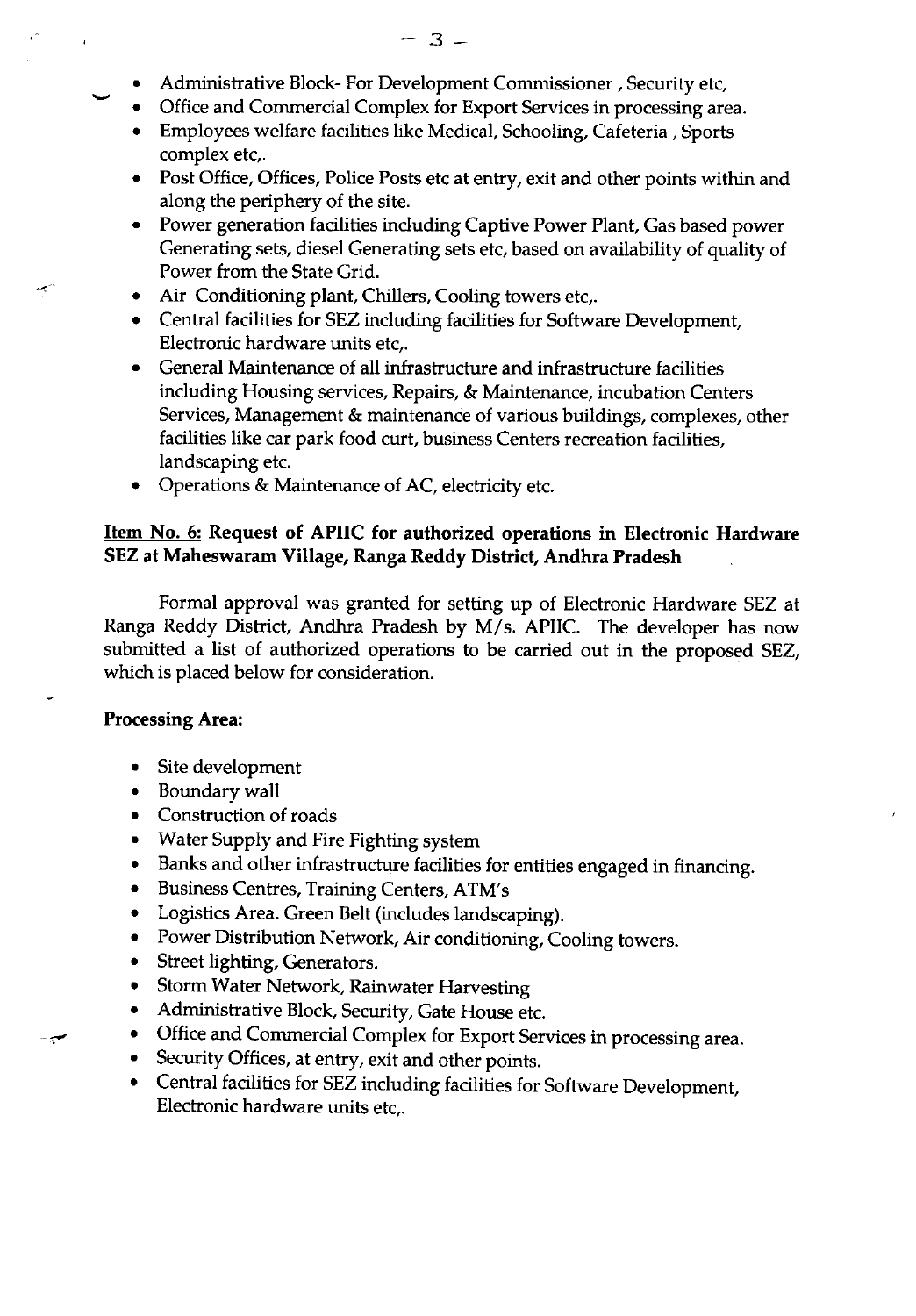General Maintenance of all infrastructure and infrastructure facilities including Housing services, Repairs,  $\&$  Maintenance, Management  $\&$ maintenance of various buildings, complexes, other facilities like car park food court, business Centers recreation facilities, landscaping etc. a

#### Non-processing area:

Ť

 $\leq$ 

- Canteen -Food Court with Kitchen
- Landscaping, parking space
- Necessary accommodation and hospitality facilities such as Hotel/Guest House.
- o Recreation facilities including clubhouse and gymnasium, Auditorium, Library.
- . Employees welfare facilities like Medical, schooling, Cafeteria, Sports Complex.
- Development and maintenance of the infrastructure including the buildings.
- Other activities connected with the upkeep and maintenance of the SEZ.

### <u>Item No. 7:</u> Request of M/s Sweet Home Estates Private Limited for extension of time period for obtaining the State Govemment Recommendation

In-principle approval was granted to Sweet Home Estates Private Limited for setting of IT/ITES SEZ at Village Bamnoull, Vasant Vihar, New Delhi in the BOA meeting of 12<sup>th</sup> June, 2006, with the condition that recommendation of the State Government shall be furnished within 60 days. Vide letter dated 7<sup>th</sup> August 2006, the developer has submitted that they are still in the process of acquisition of a change of land use certificate from the DDA in line with the Master Plan for the development of Delhi. They informed that they will be able to obtain State Government recommendation shortly. The developer has requested to grant an extension of additional 60 days to procure a formal State Government recommendation.

# Item No. 8: Change in the area of IT/ITES SEZ of M/s ETL Infrastructure Services Limited in Chennai, Tamil Nadu.

Formal approval was granted to M/s ETL Infrastructure Services Limited for setting up an IT/ITES SEZ at Pallkikaranai, Old Mahabalipuram Road, Chennai. The Zone has since been notified on 11.8.2005. The approval granted to the zone was for 10.50 hectares. However, when the developer came for the notification, an area of 10.57 hectares was indicated. Accordingly, the Zone was notified on an area of 10.57 hectares. This is submitted for information of the Board.

# Item No. 9: Request of M/s Coimbatore Hitech Infrastructure Private Limited for authorized operations

Formal approval was granted to M/s Coimbatore Hitech Infrastructure Private Limited for IT/ITES SEZ in Coimbatore, Tamil Nadu. The developer has now submitted following list of activities, which is submitted for consideration of the Board.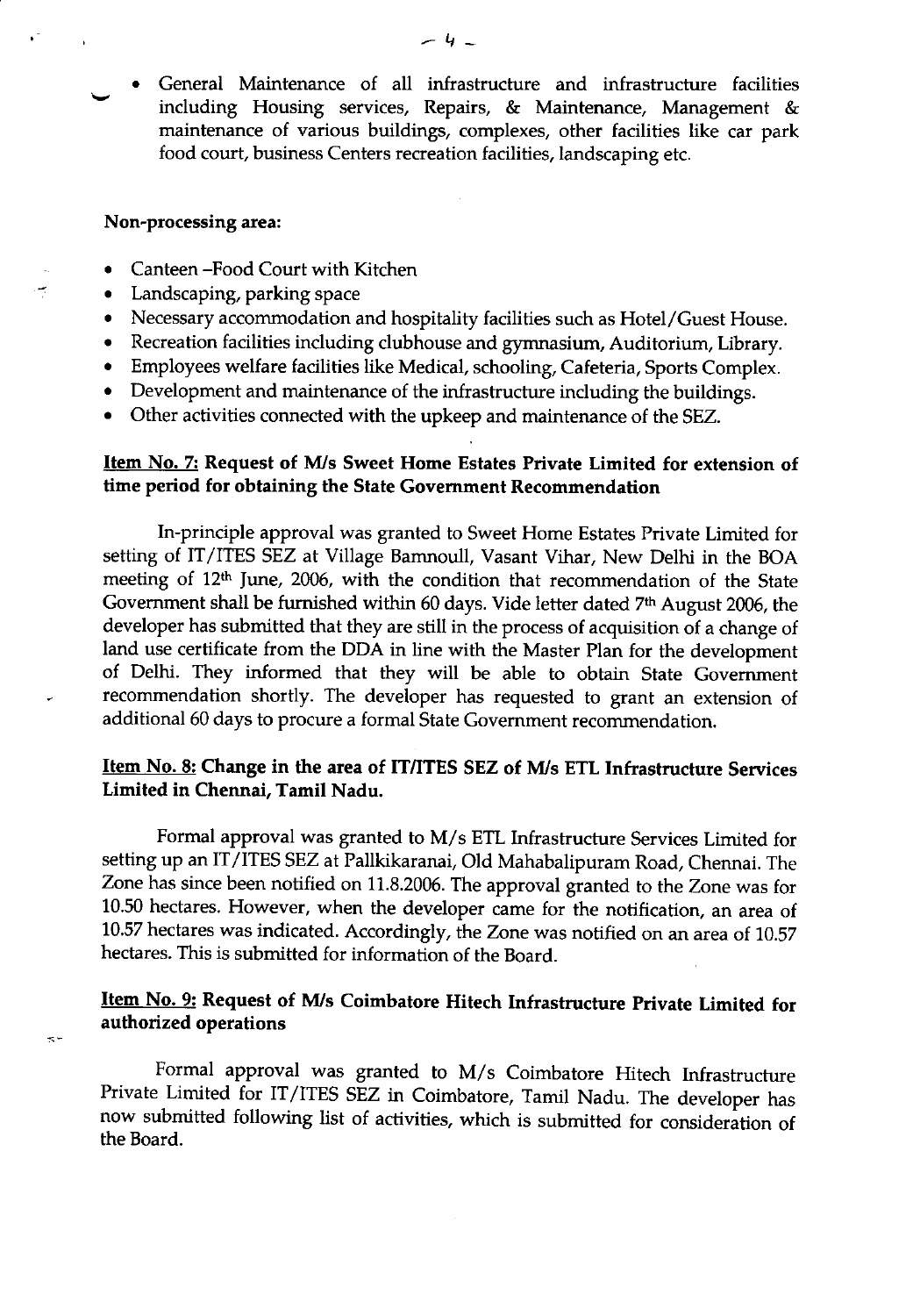1. Software development blocks

 $\widetilde{\mathbb{C}}$  is a  $\mathbb{C}_4$ 

يبد

 $\mathbb{R}^n$ 

- 2. General service books with canteen and training centres
- 3. Compound wall/fencing and Internal Roads/connectivity
- 4. Auditorium 2500 capacity
- 5. Recreational block with Gynamsium, Restaurants, Swimming Pool and other indoor and outdoor sports facilities.
- 6. Telecom and other communication facilities including inter connectivity
- 7. Multi specialty Hospital with a bed capacity of 1500
- 8. Power (including facilities for power backup)
- 9. Parking, Landscaping and Open air amphitheater
- 10. Schools and Hostels
- 11. Residential Blocks including dormitory accommodation.

### Item No. 10: Request of M/s Vikas Telecom Ltd. for increasing area of their IT/ITES SEZ at Banglore, Kamataka

IT/ITES SEZ at Banglore, Karnataka proposed to be developed by M/s Vikas Telecom Ltd. was notified on 8<sup>th</sup> September 2006, over an 36.85 hectares. The developer has informed that they have been granted possession by Karnataka Industrial Area Development Board of the 5.21 hectares of the land from the total area of 42.06 hectares originally proposed to be developed as SEZ. The additional land is stated to be contiguous to the area already notified as an SEZ and represents and extension in the area of SEZ as per the original proposal filed by the developer. The developer has now requested for extension of the already notified area to the extent of 5.21 hectares.

### Item No. 11: Request of Professor Anurag Agrawal, Indian Institute of Management, Ahmedabad for provision of TA/DA

A Professor of Indian Institute of Management is a Member of the Board of Approval. Professor Anurag Agrawal has been nominated on this slot. He has requested to know his  $TA/\overline{DA}$  entitlements. Section 8(4) of the SEZ Act provides for allowances and fees, as decided by the Board, for co-opted Members. The request is submitted for consideration of the BOA.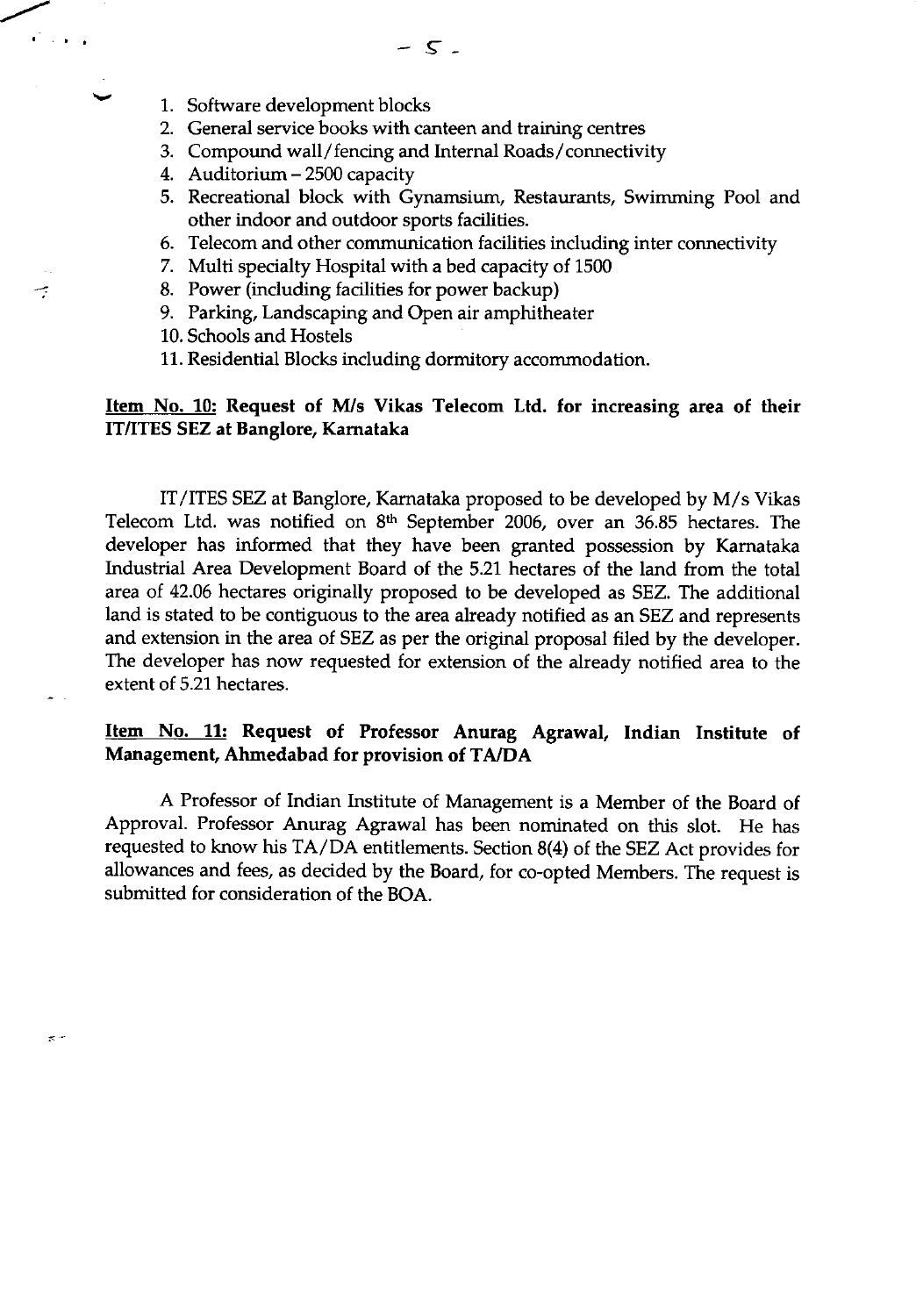Annexure I Proposals for consideration in the Board of Approvals Meeting on -10th October 2006

| S. No.                  | No. of<br>proposals     | Developer                                                                                                    | <b>Location</b>                                                                                                      | <b>State</b> | Product                                                          | Area<br>(hectares) |
|-------------------------|-------------------------|--------------------------------------------------------------------------------------------------------------|----------------------------------------------------------------------------------------------------------------------|--------------|------------------------------------------------------------------|--------------------|
|                         |                         | <b>Andhra Pradesh</b>                                                                                        |                                                                                                                      |              |                                                                  |                    |
| 1                       | $\blacksquare$          | Neogen<br>Properties Pvt.<br>Ltd.                                                                            | Thumkunta and<br>Gollapuram Village,<br>Hindupur Mandal,<br><b>Anantpur District,</b><br>Andhra Pradesh.             | <b>AP</b>    | <b>Apparel Park</b>                                              | 141.64             |
| $\overline{\mathbf{2}}$ | $\overline{2}$          | <b>Unitech Builders</b><br>and Developers<br>Ltd.                                                            | Mandal-Malkajgiri,<br>Secunderabad,<br><b>Andhra Pradesh</b>                                                         | <b>AP</b>    | Auto<br><b>Components</b><br>and ancillary                       | 10                 |
| 3                       | $\overline{\mathbf{3}}$ | <b>Andhra Pradesh</b><br><b>Industrial</b><br><b>Infrastructure</b><br>Corporation<br><b>Limited (APIIC)</b> | <b>Mulugu Mandal</b><br>Taluk, Karakpatla<br>vill. Medak District,<br><b>Andhra Pradesh</b>                          | <b>AP</b>    | <b>Biotech</b>                                                   | 40.47              |
| 4                       | $\boldsymbol{4}$        | <b>Ittina Projects</b><br>Pvt. Ltd.                                                                          | Sherilingampally<br>Mandal,<br>Rangareddy District,<br>AP                                                            | AP           | <b>Electronics</b><br>hardware and<br>Software<br>including ITES | 20                 |
| 5                       | 5                       | <b>Brahmani</b><br>Infratech Private<br>Limited                                                              | Mamidipalli Village,<br>Sarrornagar,<br>Mandal, Ranga<br><b>Reddy District,</b><br><b>Andhra Pradesh</b>             | <b>AP</b>    | <b>IT/ITES</b>                                                   | 60.70 H            |
| 6                       | 6                       | <b>Indu Techzone</b><br><b>Private Limited</b>                                                               | <b>Kanch Imarat</b><br>Raviryal Village,<br>Maheshwaram<br>Mandal, Ranga<br><b>Reddy District,</b><br>Andhra Pradesh | <b>AP</b>    | <b>IT/ITES</b>                                                   | 60.7               |
| $\overline{7}$          | $\overline{7}$          | <b>Topnotch</b><br>Infrastructure<br>Limited                                                                 | <b>Uppal Industrial</b><br>Development Area,<br>Hyderabad, Andhra<br>Pradesh                                         | <b>AP</b>    | <b>IT/ITES</b>                                                   | 11.735             |
| 8                       | 8                       | <b>Emaar Hills</b><br>Township Private District, Andhra<br><b>Limited</b>                                    | Ranga Reddy<br>Pradesh                                                                                               | AP           | <b>IT/ITES</b>                                                   | 10.33              |
| 9                       | 9                       | <b>Navayuga</b><br><b>Engineering</b><br>Company<br><b>Limited</b>                                           | Serilingampally<br>mandal, Ranga<br>Reddy District,<br>Andhra Pradesh                                                | <b>AP</b>    | <b>IT/ITES</b>                                                   | 10.218             |
| 10                      | 10                      | <b>GENPACT</b><br><b>INDIA</b>                                                                               | Ranga Reddy,<br>Hyderabad, Andhra<br>Pradesh                                                                         | <b>AP</b>    | <b>IT/ITES</b>                                                   | 20.23              |

(Andhra Pradesh, Chattisgarh, Karnataka, Kerala)

 $\mathbf{r}$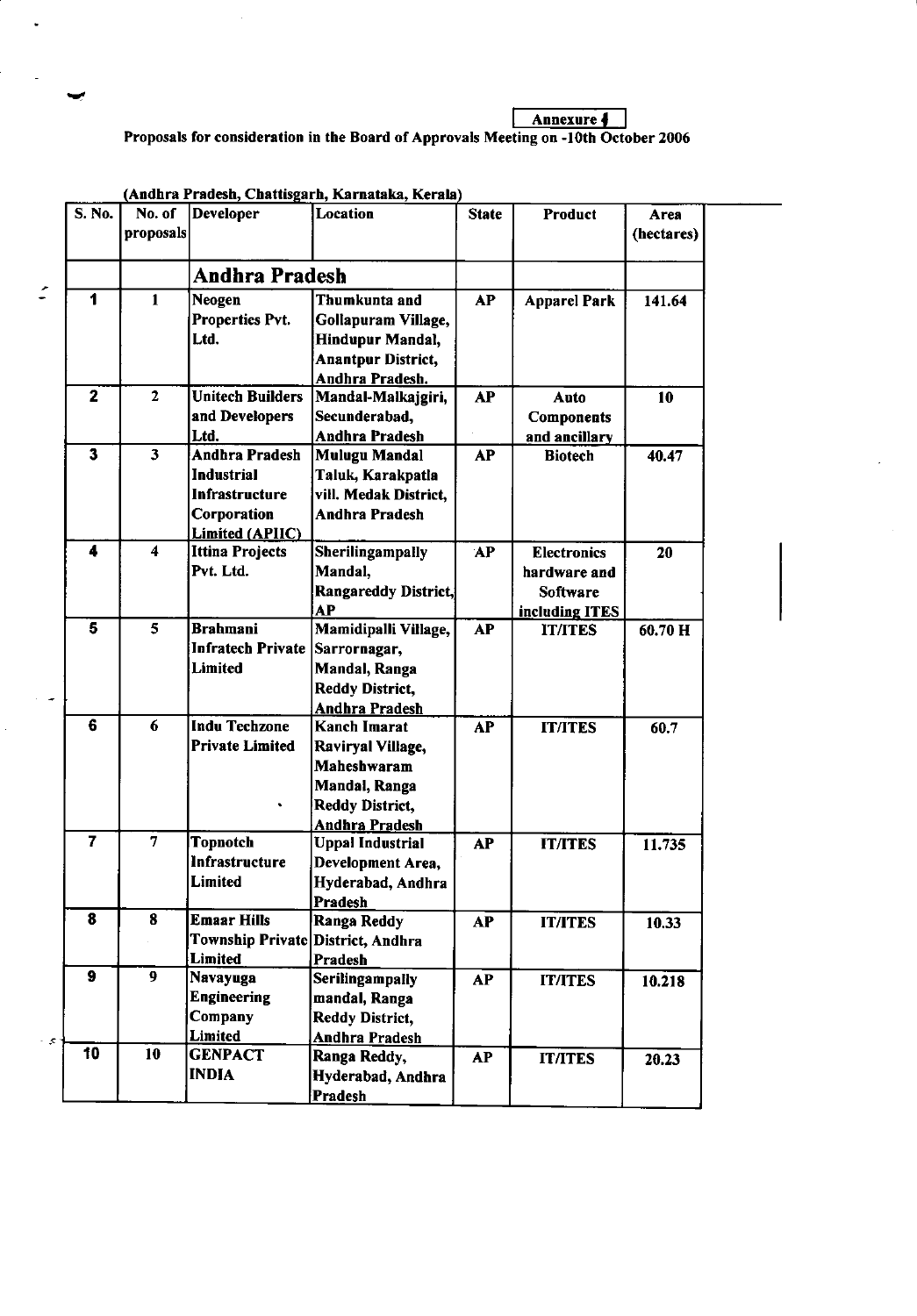|    | 11 | 11 | J.T. Holdings           | Imarat Kancha,                         | <b>AP</b> | <b>IT/ITES</b>       | 28.33  |
|----|----|----|-------------------------|----------------------------------------|-----------|----------------------|--------|
|    |    |    | Pvt. Ltd.               | Raviriyal Village,                     |           |                      |        |
|    |    |    |                         | Himarath Taluka,                       |           |                      |        |
|    |    |    |                         | Maheshwaram                            |           |                      |        |
|    |    |    |                         | <b>Mandal, Ranga</b>                   |           |                      |        |
|    |    |    |                         | <b>Reddy District,</b>                 |           |                      |        |
|    |    |    |                         | Andhra Pradesh.                        |           |                      |        |
|    | 12 | 12 | <b>Rudradev</b>         | Kistapur Village,                      | <b>AP</b> | <b>IT/ITES</b>       | 12.42  |
|    |    |    | <b>Infopark Private</b> | Chevella Mandal                        |           |                      |        |
| ŗ. |    |    | Limited (RIPL)          |                                        |           |                      |        |
|    |    |    |                         | <b>Ranga Reddy</b><br>District, Andhra |           |                      |        |
|    |    |    |                         | <b>Pradesh</b>                         |           |                      |        |
|    | 13 | 13 | <b>MARG Business</b>    | Kotramangalam                          | <b>AP</b> | <b>IT/ITES</b>       | 10.12  |
|    |    |    |                         | Village, (within                       |           |                      |        |
|    |    |    | <b>Park Private</b>     | Tirupathi Urban                        |           |                      |        |
|    |    |    | <b>Limited</b>          | Development                            |           |                      |        |
|    |    |    |                         |                                        |           |                      |        |
|    |    |    |                         | <b>Authority limits,</b>               |           |                      |        |
|    |    |    |                         | Tirupati, Chittoor                     |           |                      |        |
|    |    |    |                         | District, Andhra                       |           |                      |        |
|    |    |    |                         | Pradesh                                |           |                      |        |
|    | 14 | 14 | <b>Mahaveer</b>         | <b>Chevella, Besides</b>               | <b>AP</b> | <b>IT/ITES</b>       | 40.47  |
|    |    |    | <b>Skyscrapers</b>      | <b>Faraha Engineering</b>              |           |                      |        |
|    |    |    | <b>Limited</b>          | College, Ranga                         |           |                      |        |
|    |    |    |                         | Reddy, Andhra                          |           |                      |        |
|    |    |    |                         | <b>Pradesh</b>                         |           |                      |        |
|    | 15 | 15 | <b>Stargaze</b>         | Kancha Imarath,                        | <b>AP</b> | <b>IT/ITES/</b>      | 68.96  |
|    |    |    | <b>Properties</b>       | Maheswaram (M),                        |           | <b>Electronic</b>    |        |
|    |    |    | Private Limited.        | <b>District Ranga</b>                  |           | <b>Hardware</b>      |        |
|    |    |    |                         | Reddy, Andhra                          |           |                      |        |
|    |    |    |                         | Pradesh.                               |           |                      |        |
|    | 16 | 16 | <b>Andhra Pradesh</b>   | Tada Mandal,                           | <b>AP</b> | Leather              | 283.28 |
|    |    |    | <b>Industrial</b>       | <b>Nellore District,</b>               |           |                      |        |
|    |    |    | Infrastructure          | <b>Andhra Pradesh</b>                  |           |                      |        |
|    |    |    | Corporation             |                                        |           |                      |        |
|    |    |    | Limited (APIIC)         |                                        |           |                      |        |
|    | 17 | 17 | Gremach                 | <b>Bobbli Andhra</b>                   | AP        | <b>Multi Product</b> | 1000   |
|    |    |    | Infrastructure          | Pradesh                                |           |                      |        |
|    |    |    | <b>Equipments and</b>   |                                        |           |                      |        |
|    |    |    | Projects Limited.       |                                        |           |                      |        |
|    | 18 | 18 | Ambient                 | Arutla, Bandalemur,                    | <b>AP</b> | <b>Multi Product</b> | 1000   |
|    |    |    |                         | Infratech Private   Manchala Mandal,   |           |                      |        |
|    |    |    | <b>Limited</b>          | Ranga Reddy                            |           |                      |        |
|    |    |    |                         | District, Andhra                       |           |                      |        |
|    |    |    |                         | <b>Pradesh</b>                         |           |                      |        |
|    |    |    |                         |                                        |           |                      |        |
|    | 19 | 19 |                         | Rassai Properties Parigi, Hindupur     | <b>AP</b> | <b>Multi Product</b> | 1000   |
|    |    |    | & Industries            | District, Andhra                       |           |                      |        |
|    |    |    | <b>Limited</b>          | Pradesh                                |           |                      |        |
| ≲ె |    |    |                         |                                        |           |                      |        |
|    | 20 | 20 | <b>DLF Universal</b>    | Hindupur A.P.                          | <b>AP</b> | <b>Multi-Product</b> | 1012   |
|    |    |    | <b>Limited</b>          |                                        |           |                      |        |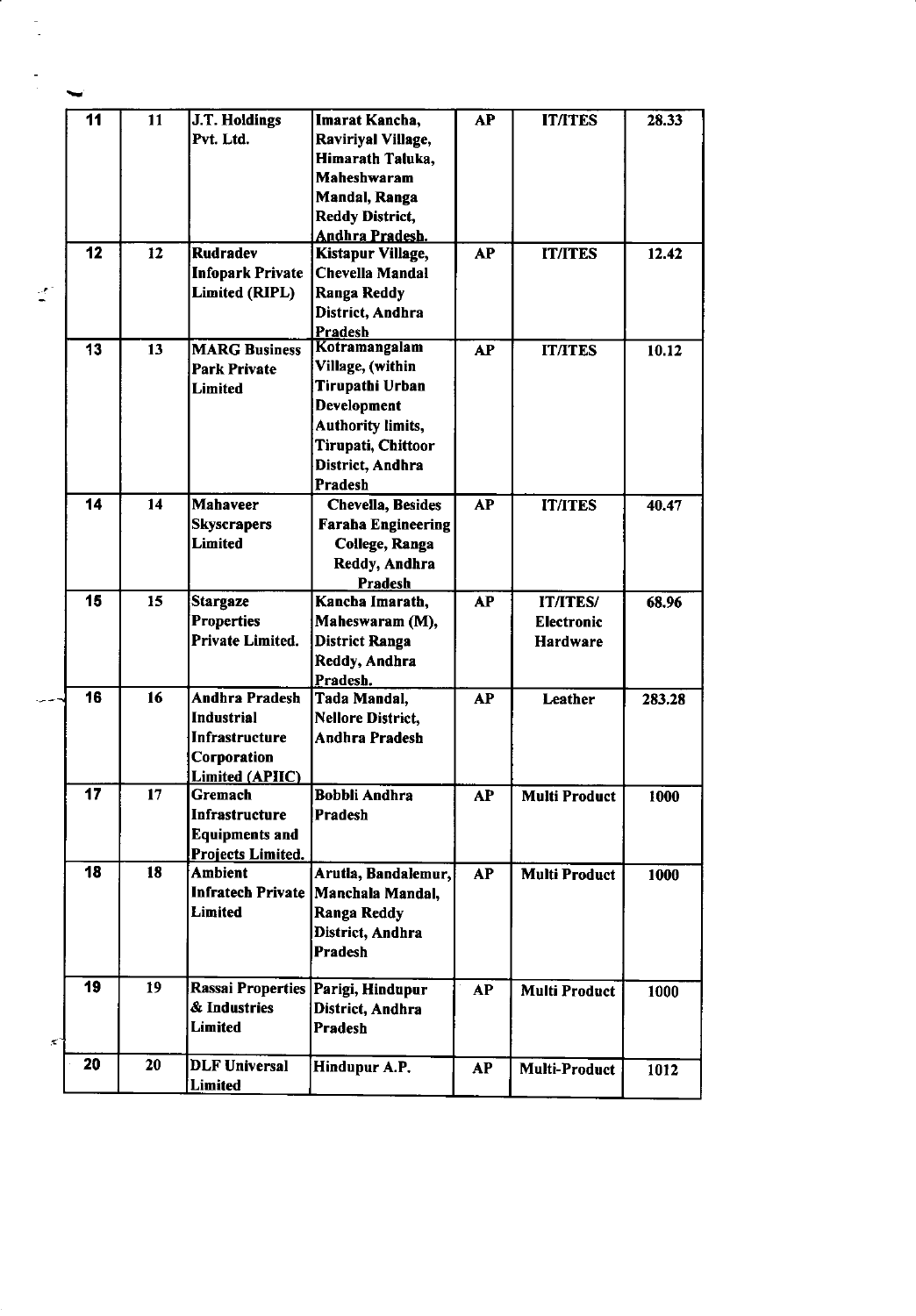| 21<br><b>Silver Oak</b><br>21<br>Komaragiri Village,<br><b>AP</b><br>Pharma<br>100<br><b>Technologies</b><br>Kothapalli Mandal,<br>Kakinada,<br><b>East</b><br>Godavari<br>Ditrict,<br>Andhra Pradesh.<br>$\overline{22}$<br>22<br>Dr. Reddy's<br>AP<br><b>Medak District,</b><br>Pharmaceutical<br>105<br>Laboratories<br>Andhra Pradesh<br>Limited<br>23<br>23<br>Dr. Reddy's<br>Dr. Reddy's<br><b>AP</b><br>110<br><b>Pharmaceutical</b><br><b>Laboratories</b><br>Laboratories<br>s and Active<br><b>Limited</b><br>Limited, Srikakulam<br><b>Pharmaceuticls</b><br>District, Andhra<br><b>Ingredients</b><br><b>Pradesh</b><br>24<br>24<br>Lahari<br>Kondakkal,<br>AP<br><b>Services Sector</b><br>100<br>Infrastructure<br><b>Bulkapur Village,</b><br>Limited<br>Sankarpalli Mandal,<br><b>Ranga Reddy</b> |
|-------------------------------------------------------------------------------------------------------------------------------------------------------------------------------------------------------------------------------------------------------------------------------------------------------------------------------------------------------------------------------------------------------------------------------------------------------------------------------------------------------------------------------------------------------------------------------------------------------------------------------------------------------------------------------------------------------------------------------------------------------------------------------------------------------------------|
|                                                                                                                                                                                                                                                                                                                                                                                                                                                                                                                                                                                                                                                                                                                                                                                                                   |
|                                                                                                                                                                                                                                                                                                                                                                                                                                                                                                                                                                                                                                                                                                                                                                                                                   |
|                                                                                                                                                                                                                                                                                                                                                                                                                                                                                                                                                                                                                                                                                                                                                                                                                   |
|                                                                                                                                                                                                                                                                                                                                                                                                                                                                                                                                                                                                                                                                                                                                                                                                                   |
|                                                                                                                                                                                                                                                                                                                                                                                                                                                                                                                                                                                                                                                                                                                                                                                                                   |
|                                                                                                                                                                                                                                                                                                                                                                                                                                                                                                                                                                                                                                                                                                                                                                                                                   |
|                                                                                                                                                                                                                                                                                                                                                                                                                                                                                                                                                                                                                                                                                                                                                                                                                   |
|                                                                                                                                                                                                                                                                                                                                                                                                                                                                                                                                                                                                                                                                                                                                                                                                                   |
|                                                                                                                                                                                                                                                                                                                                                                                                                                                                                                                                                                                                                                                                                                                                                                                                                   |
|                                                                                                                                                                                                                                                                                                                                                                                                                                                                                                                                                                                                                                                                                                                                                                                                                   |
|                                                                                                                                                                                                                                                                                                                                                                                                                                                                                                                                                                                                                                                                                                                                                                                                                   |
|                                                                                                                                                                                                                                                                                                                                                                                                                                                                                                                                                                                                                                                                                                                                                                                                                   |
|                                                                                                                                                                                                                                                                                                                                                                                                                                                                                                                                                                                                                                                                                                                                                                                                                   |
|                                                                                                                                                                                                                                                                                                                                                                                                                                                                                                                                                                                                                                                                                                                                                                                                                   |
|                                                                                                                                                                                                                                                                                                                                                                                                                                                                                                                                                                                                                                                                                                                                                                                                                   |
|                                                                                                                                                                                                                                                                                                                                                                                                                                                                                                                                                                                                                                                                                                                                                                                                                   |
|                                                                                                                                                                                                                                                                                                                                                                                                                                                                                                                                                                                                                                                                                                                                                                                                                   |
| District, Andhra                                                                                                                                                                                                                                                                                                                                                                                                                                                                                                                                                                                                                                                                                                                                                                                                  |
| <b>Pradesh</b>                                                                                                                                                                                                                                                                                                                                                                                                                                                                                                                                                                                                                                                                                                                                                                                                    |
| 25<br>25<br><b>Maytas</b><br><b>Bachupally Village,</b><br>AP<br><b>IT/ITES</b><br>29.85                                                                                                                                                                                                                                                                                                                                                                                                                                                                                                                                                                                                                                                                                                                          |
| <b>Properties</b><br>Quthbullapur                                                                                                                                                                                                                                                                                                                                                                                                                                                                                                                                                                                                                                                                                                                                                                                 |
| <b>Private Limited</b><br><b>Mandal, Ranga</b>                                                                                                                                                                                                                                                                                                                                                                                                                                                                                                                                                                                                                                                                                                                                                                    |
| <b>Reddy District,</b>                                                                                                                                                                                                                                                                                                                                                                                                                                                                                                                                                                                                                                                                                                                                                                                            |
| Andhra Pradesh                                                                                                                                                                                                                                                                                                                                                                                                                                                                                                                                                                                                                                                                                                                                                                                                    |
| 26<br>26<br><b>Maytas</b><br>Gundla Pochampalli<br><b>AP</b><br><b>IT/ITES</b><br>14.16                                                                                                                                                                                                                                                                                                                                                                                                                                                                                                                                                                                                                                                                                                                           |
| <b>Properties</b><br>Village, Medchal                                                                                                                                                                                                                                                                                                                                                                                                                                                                                                                                                                                                                                                                                                                                                                             |
| <b>Private Limited</b><br>Mandal, Ranga                                                                                                                                                                                                                                                                                                                                                                                                                                                                                                                                                                                                                                                                                                                                                                           |
| <b>Reddy District,</b>                                                                                                                                                                                                                                                                                                                                                                                                                                                                                                                                                                                                                                                                                                                                                                                            |
| <b>Andhra Pradesh</b>                                                                                                                                                                                                                                                                                                                                                                                                                                                                                                                                                                                                                                                                                                                                                                                             |
| 27<br>27<br><b>Andhra Pradesh</b><br>Mahabathnagar and<br><b>AP</b><br><b>Building</b><br>110                                                                                                                                                                                                                                                                                                                                                                                                                                                                                                                                                                                                                                                                                                                     |
| <b>Industrial</b><br><b>Thummaloor</b><br>products                                                                                                                                                                                                                                                                                                                                                                                                                                                                                                                                                                                                                                                                                                                                                                |
| Infrastructure<br>Village,                                                                                                                                                                                                                                                                                                                                                                                                                                                                                                                                                                                                                                                                                                                                                                                        |
| Corporation<br>Maheshwaram                                                                                                                                                                                                                                                                                                                                                                                                                                                                                                                                                                                                                                                                                                                                                                                        |
| Limited (APIIC)<br>Mandal, Ranga                                                                                                                                                                                                                                                                                                                                                                                                                                                                                                                                                                                                                                                                                                                                                                                  |
| <b>Reddy District,</b>                                                                                                                                                                                                                                                                                                                                                                                                                                                                                                                                                                                                                                                                                                                                                                                            |
| <b>Andhra Pradesh</b>                                                                                                                                                                                                                                                                                                                                                                                                                                                                                                                                                                                                                                                                                                                                                                                             |
| 28<br>28<br>Andhra Pradesh<br>Rajapur and<br>AP<br>101.17<br><b>Sector specific</b>                                                                                                                                                                                                                                                                                                                                                                                                                                                                                                                                                                                                                                                                                                                               |
| <b>Industrial</b><br>Pollepally Village,<br><b>SEZ</b> for                                                                                                                                                                                                                                                                                                                                                                                                                                                                                                                                                                                                                                                                                                                                                        |
| Infrastructure<br><b>Balangar</b> and<br><b>Formulation</b>                                                                                                                                                                                                                                                                                                                                                                                                                                                                                                                                                                                                                                                                                                                                                       |
| Corporation<br>Jedcharla Mandal,<br>industry                                                                                                                                                                                                                                                                                                                                                                                                                                                                                                                                                                                                                                                                                                                                                                      |
| Limited (APIIC)<br>Mahaboobnagar                                                                                                                                                                                                                                                                                                                                                                                                                                                                                                                                                                                                                                                                                                                                                                                  |
| District, Andhra                                                                                                                                                                                                                                                                                                                                                                                                                                                                                                                                                                                                                                                                                                                                                                                                  |
| <b>Pradesh</b>                                                                                                                                                                                                                                                                                                                                                                                                                                                                                                                                                                                                                                                                                                                                                                                                    |
| 29<br>29<br><b>Maytas</b><br>Gopanpally village,<br><b>AP</b><br><b>IT/ITES</b><br>15.92                                                                                                                                                                                                                                                                                                                                                                                                                                                                                                                                                                                                                                                                                                                          |
| <b>Properties</b><br>Serilingampally                                                                                                                                                                                                                                                                                                                                                                                                                                                                                                                                                                                                                                                                                                                                                                              |
| <b>Private Limited</b><br>Mandal, Ranga                                                                                                                                                                                                                                                                                                                                                                                                                                                                                                                                                                                                                                                                                                                                                                           |
| <b>Reddy District,</b>                                                                                                                                                                                                                                                                                                                                                                                                                                                                                                                                                                                                                                                                                                                                                                                            |
| <b>Andhra Pradesh</b>                                                                                                                                                                                                                                                                                                                                                                                                                                                                                                                                                                                                                                                                                                                                                                                             |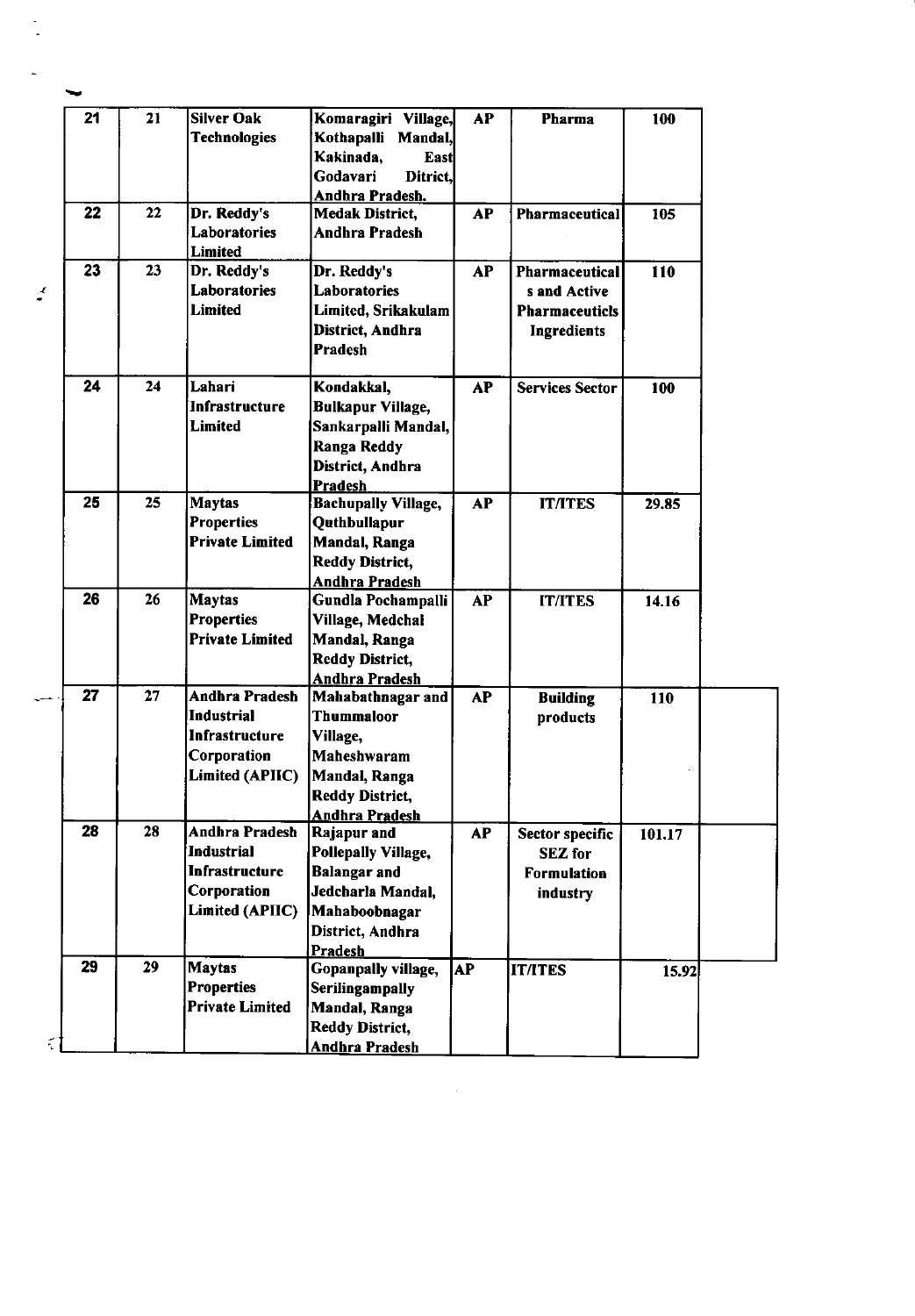|               | 30 | 30             | <b>Dhanavanthri</b>                      | Mahboobnagar,                           | AP        | Biotechnology                     | 170       |
|---------------|----|----------------|------------------------------------------|-----------------------------------------|-----------|-----------------------------------|-----------|
|               |    |                | <b>Hyderabad Life</b>                    | Andhra Pradesh                          |           | (Life Sciences)                   |           |
|               |    |                | <b>Sciences Centre</b>                   |                                         |           |                                   |           |
|               |    |                | <b>Private Limited</b>                   |                                         |           |                                   |           |
|               |    |                | Assam                                    |                                         |           |                                   |           |
|               | 31 |                | <b>Shyam Burlap</b>                      | Guwahati, District                      | AS.       | Multi product                     | 1012      |
|               |    |                | Co. Ltd.                                 | Kamrup, Assam                           |           |                                   |           |
|               |    |                | Chattisgarh                              |                                         |           |                                   |           |
| $\frac{1}{2}$ | 32 | $\mathbf{1}$   | <b>Austral Coke and Raipur,</b>          |                                         | CC        | IT                                | 100       |
|               |    |                | <b>Projects Limited</b>                  | Chhattisgarh                            |           |                                   |           |
|               |    |                |                                          |                                         |           |                                   |           |
|               | 33 | $\overline{2}$ | <b>Writers and</b>                       | Raipur,                                 | cc        | Multi-product                     | 2000      |
|               |    |                | <b>Publishers</b>                        | Chhattisgarh                            |           |                                   | approx    |
|               |    |                | Limited                                  |                                         |           |                                   |           |
|               |    |                | Karnataka                                |                                         |           |                                   |           |
|               | 34 | $\mathbf{1}$   | <b>Icon Agrofood</b>                     | Belgaum, Karnataka                      | KN        | <b>Agrofoods</b>                  | Not given |
|               |    |                | India Pvt. Ltd.                          |                                         |           |                                   | in the    |
|               |    |                |                                          |                                         |           |                                   | proposal  |
|               | 35 | $\overline{2}$ | <b>Ittina Properties</b>                 | Bangalore,                              | KN        | <b>Electronic</b>                 | 15.732    |
|               |    |                | <b>Private Limited</b>                   | Karnataka                               |           | <b>Hardware</b> and               |           |
|               |    |                |                                          |                                         |           | <b>Software</b>                   |           |
|               |    |                |                                          |                                         |           | including                         |           |
|               | 36 | 3              | Karnataka                                | Hassan, Hassan                          | KN        | <b>IT/ITES</b><br>Food processing | 157.91    |
|               |    |                | <b>Industrial Areas</b>                  | District, Kernataka                     |           | and related                       |           |
|               |    |                | Development                              |                                         |           | services                          |           |
|               |    |                | <b>Board</b>                             |                                         |           |                                   |           |
|               | 37 | 4              | Shipco                                   | Karnataka                               | <b>KN</b> | <b>FTWZ</b>                       | 120       |
|               |    |                | Infrastructure                           |                                         |           |                                   |           |
|               |    |                | <b>Private Limited</b>                   |                                         |           |                                   |           |
|               |    |                | (SIPL)                                   |                                         |           |                                   |           |
|               | 38 | 5              | <b>Venora Online</b>                     | Mysore, Karnataka                       | KN        | IT                                | 12.14     |
|               | 39 | 6              | <b>Private Limited</b>                   |                                         |           |                                   |           |
|               |    |                | <b>Bagmane</b><br><b>Developers Pvt.</b> | Raman Nagar, KR                         | KN        | <b>IT/ITES</b>                    | 15.5      |
|               |    |                | Ltd.                                     | Puram,<br>Bangalore<br>North, Karnataka |           |                                   |           |
|               | 40 | $\overline{7}$ | <b>Salarpuria</b>                        | Sonenahalli Village,                    | KN        | <b>IT/ITES</b>                    | 14.54     |
|               |    |                | Properties Pvt.                          | K.R. Purama Hobli,                      |           |                                   |           |
|               |    |                | Ltd.                                     | <b>Bangalore</b><br><b>East</b>         |           |                                   |           |
|               |    |                |                                          | <b>Taluk</b>                            |           |                                   |           |
|               | 41 | 8              | <b>Bagmane</b>                           | Mahedevapura, KR                        | KN        | <b>IT/ITES</b>                    | 12        |
|               |    |                | <b>Constructions</b>                     | Puram,<br><b>Bangalore</b>              |           |                                   |           |
|               |    |                | Pvt. Ltd.                                | North, Karnataka                        |           |                                   |           |
|               | 42 | 9              | <b>Mfar Holdings</b>                     | Devanahalli village,                    | KN        | <b>IT/ITES</b>                    | 12.14     |
|               |    |                | Pvt. Ltd.                                | Bangalore,                              |           |                                   |           |
|               |    |                |                                          | Karnataka                               |           |                                   |           |
| $\zeta$       | 43 | 10             | Sunrise                                  | Whitefield<br><b>Main</b>               | KN        | <b>IT/ITES</b>                    | 26.32     |
|               |    |                | <b>Interactive India</b>                 | Road, Bangalore                         |           |                                   |           |
|               |    |                | Limited                                  |                                         |           |                                   |           |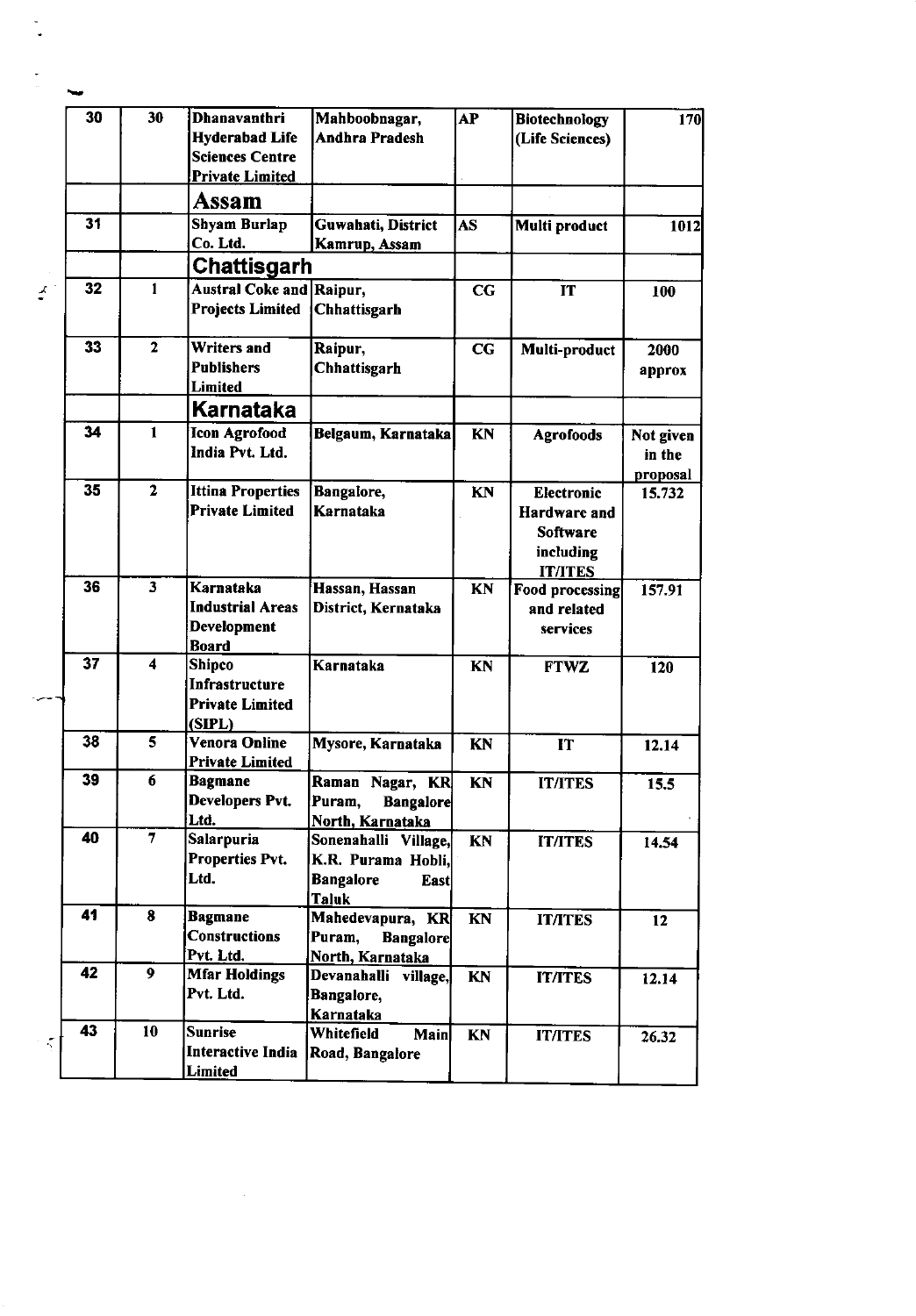|   | 44 | 11 | Parsvnath                               | Hunsur-Bangalore                      | KN        | <b>IT/ITES</b> | 10.121 |
|---|----|----|-----------------------------------------|---------------------------------------|-----------|----------------|--------|
|   |    |    | <b>Developers</b>                       | Road, Karnataka                       |           |                |        |
|   |    |    | <b>Limited</b>                          |                                       |           |                |        |
|   | 45 | 12 | Parsvnath                               | Benerhata-                            | KN        | <b>IT/ITES</b> | 10.121 |
|   |    |    | <b>Developers</b>                       | Koluvarayanahalli                     |           |                |        |
|   |    |    | Limited                                 | Road,<br><b>Bangalore</b>             |           |                |        |
|   | 46 | 13 |                                         | <b>City</b><br><b>Channa</b>          | KN        | <b>IT/ITES</b> | 10     |
|   |    |    | <b>Unitech Realty</b><br>Develpers Ltd. | <b>Village</b><br>Sandra,<br>Mahadeva |           |                |        |
| Ź |    |    |                                         | Pura,<br><b>CMC</b>                   |           |                |        |
|   |    |    |                                         | Area, Whitefield,                     |           |                |        |
|   |    |    |                                         | Bangalore,                            |           |                |        |
|   |    |    |                                         | Karnataka                             |           |                |        |
|   | 47 | 14 | <b>Divyasree</b>                        | <b>Bellandur Amani</b>                | <b>KN</b> | <b>IT/ITES</b> | 20.234 |
|   |    |    | Infrastructure                          | Kane, Off Airport                     |           |                |        |
|   |    |    |                                         | Road, Bangalore,                      |           |                |        |
|   |    |    |                                         | Karnataka                             |           |                |        |
|   | 48 | 15 | <b>Bhartiya Reality</b>                 | <b>Bangalore</b> ,                    | KN        | <b>IT/ITES</b> | 100    |
|   |    |    | and                                     | Karnataka                             |           |                |        |
|   |    |    | <b>Infrastructure</b>                   |                                       |           |                |        |
|   |    |    | <b>Private Limited</b>                  |                                       |           |                |        |
|   | 49 | 16 | <b>Golden Gate</b>                      | Sarjapur,                             | <b>KN</b> | <b>IT/ITES</b> | 11.33  |
|   |    |    | <b>Holdings Private</b>                 | Bangalore,                            |           |                |        |
|   |    |    | <b>Limited</b>                          | Karnataka                             |           |                |        |
|   | 50 | 17 | Renaissance                             | Mysore, Karnataka                     | <b>KN</b> | <b>IT/ITES</b> | 12.14  |
|   |    |    | Designbuild                             |                                       |           |                |        |
|   |    |    | <b>Private Limited</b>                  |                                       |           |                |        |
|   | 51 | 18 | Nano Tech SEZ                           | Koorgalli, Mysore,                    | KN        | <b>IT/ITES</b> | 11     |
|   |    |    |                                         | Karnataka                             |           |                |        |
|   | 52 | 19 | <b>Quality</b>                          | Hubli, Karnataka                      | <b>KN</b> | <b>IT/ITES</b> | 10.926 |
|   |    |    | <b>Machining and</b><br>Manufactureing  |                                       |           |                |        |
|   |    |    | <b>Private Limited</b>                  |                                       |           |                |        |
|   | 53 | 20 | Shapoorji                               | Village Mogarahalli,                  | <b>KN</b> | <b>IT/ITES</b> | 55     |
|   |    |    | Pallonji and Co.                        | Taluka                                |           |                |        |
|   |    |    | Ltd.                                    | Srirangapatna.                        |           |                |        |
|   |    |    |                                         | Mandya District,                      |           |                |        |
|   |    |    |                                         | Mysore, Karnataka                     |           |                |        |
|   |    |    |                                         |                                       |           |                |        |
|   | 54 | 21 | <b>Indiland SEZ</b>                     | Bangalore,                            | KN        | <b>IT/ITES</b> | 10     |
|   |    |    | <b>Projects</b>                         | Karnataka                             |           |                |        |
|   |    |    | (Bangalore)                             |                                       |           |                |        |
|   |    |    | <b>Private Limited</b>                  |                                       |           |                |        |
|   | 55 | 22 | <b>Shriram</b>                          | <b>B.M. Kaval Village,</b>            | <b>KN</b> | <b>IT/ITES</b> | 40.48  |
|   |    |    | Infrastructure                          | Kengeri Hobli,                        |           |                |        |
|   |    |    | <b>Private Limited</b>                  | Bangalore,                            |           |                |        |
|   |    |    |                                         | Karnataka                             |           |                |        |
|   | 56 | 23 | Chaitanaya                              | <b>Whitefield Main</b>                | KN        | <b>IT/ITES</b> | 20.24  |
|   |    |    | Infrastructure                          | Road, Bangalore,                      |           |                |        |
|   |    |    | <b>Private Limited</b>                  | Karnataka                             |           |                |        |

 $\hat{\zeta}$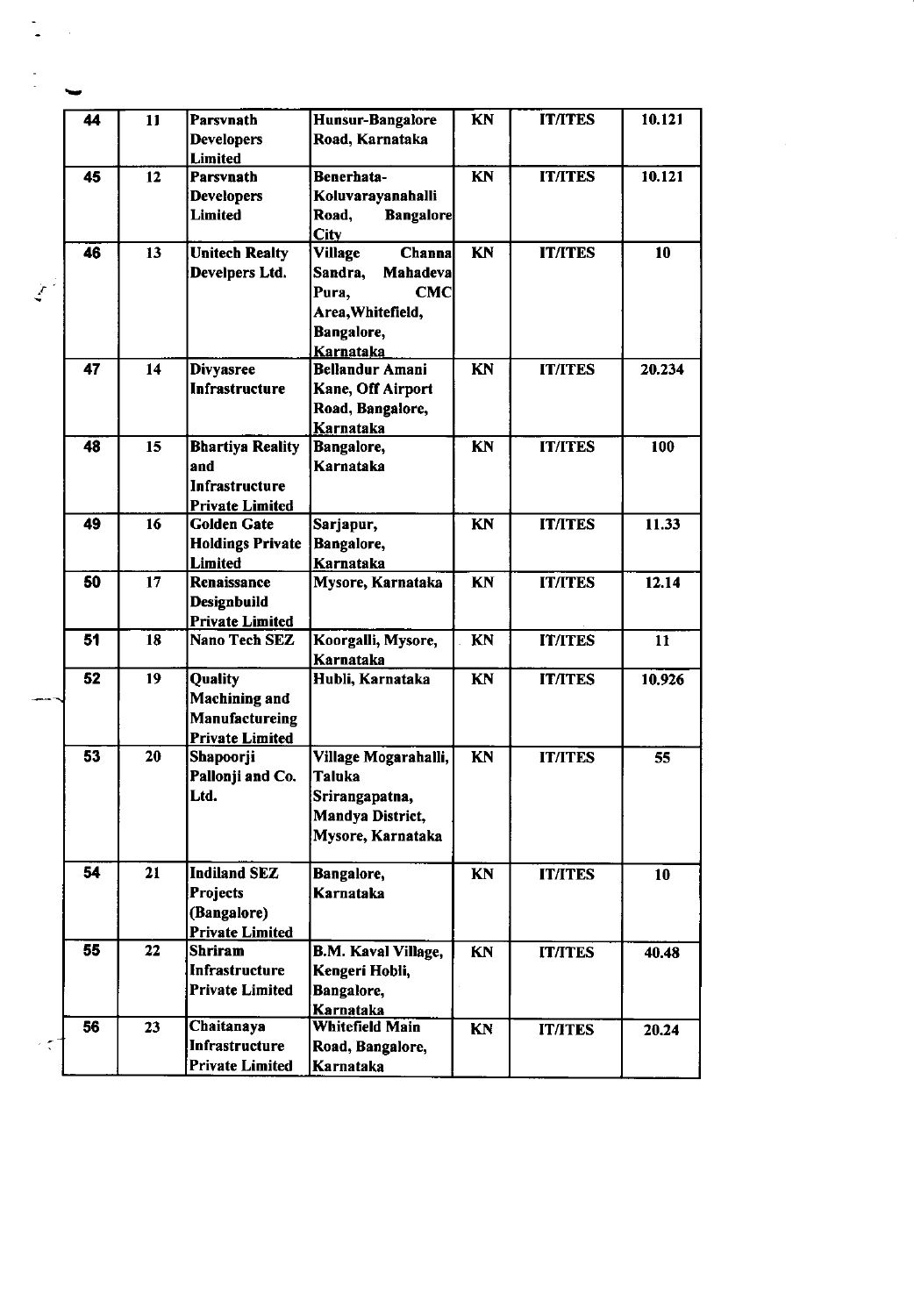|    | 57 | 24 | Rashi Developers   Koorghalli   |                                  | <b>KN</b> | <b>ITATES</b>        | 12       |
|----|----|----|---------------------------------|----------------------------------|-----------|----------------------|----------|
|    |    |    |                                 | Industrial<br>Area,              |           |                      |          |
|    |    |    |                                 | Mysore, Karnataka                |           |                      |          |
|    | 58 | 25 | Kinfotech                       | <b>EPIP, KIADB</b>               | KN        | <b>IT/ITES</b>       | 10       |
|    |    |    | <b>Software Private</b>         | Industrial Area,                 |           |                      |          |
|    |    |    |                                 |                                  |           |                      |          |
|    |    |    | Limited                         | Ganjimutt,                       |           |                      |          |
|    |    |    |                                 | Manglore,                        |           |                      |          |
|    |    |    |                                 | <b>Karnataka</b>                 |           |                      |          |
|    | 59 | 26 | Rennaissance                    | Mangalore,                       | KN        | <b>IT/ITES</b>       | 11.33    |
| Ì. |    |    | Designbuild                     | Karnataka                        |           |                      |          |
|    |    |    | <b>Private Limited</b>          |                                  |           |                      |          |
|    | 60 | 27 | <b>Karle</b>                    | Nagavara<br><b>Village</b>       | KN        | <b>IT/ITES/ BPO</b>  | 11.25    |
|    |    |    | Infrastructure                  | <b>Bangalore</b><br><b>North</b> |           |                      |          |
|    |    |    | Projects                        | <b>Taluk</b>                     |           |                      |          |
|    | 61 | 28 | Hinduja                         | Doddamannugudde                  | KN        | <b>IT/ITES/BPO</b>   | 20       |
|    |    |    | <b>Investments</b>              | Village,                         |           |                      |          |
|    |    |    | <b>Private Limited</b>          | Ramanagaram                      |           |                      |          |
|    |    |    |                                 | Taluk, Bangalore                 |           |                      |          |
|    |    |    |                                 | rural district                   |           |                      |          |
|    | 62 | 29 | Chaitanaya                      | Malur, Kolar                     | KN        | <b>Multi Product</b> | 1450     |
|    |    |    | Infrastructure                  | District, Bangalore              |           |                      |          |
|    |    |    | <b>Private Limited</b>          | Karnataka                        |           |                      |          |
|    | 63 | 30 | <b>Gooddeal</b>                 | B.K. Palya,                      | KN        | <b>Multi product</b> | 1000     |
|    |    |    | <b>Developers</b>               | <b>Bangalore Rural</b>           |           |                      |          |
|    |    |    | <b>Private Limited</b>          | Distirct, Karnataka              |           |                      |          |
|    | 64 | 31 | <b>Century Property</b>         | Chikkaballapur,                  | KN        | <b>Multi-Product</b> | 1011.714 |
|    |    |    | Management                      | Kolar District, on               |           |                      |          |
|    |    |    | Company Private NH 7, Bangalore |                                  |           |                      |          |
|    |    |    | <b>Limited</b>                  |                                  |           |                      |          |
|    |    |    |                                 | Chikkaballapur                   |           |                      |          |
|    | 65 | 32 | Karnataka                       | Road, Karnataka                  |           |                      |          |
|    |    |    |                                 | Hassan, Hassan                   | KN        | Pharma,              | 281.21   |
|    |    |    | <b>Industrial Areas</b>         | District, Kernataka              |           | <b>Biotech</b> and   |          |
|    |    |    | <b>Development</b>              |                                  |           | <b>Chemical</b>      |          |
|    |    |    | <b>Board</b>                    |                                  |           | industries           |          |
|    | 66 | 33 | Rubber                          | Nanjangud, Mysore                | KN        | <b>Rubber</b>        | 404.685  |
|    |    |    | Marketing and                   | Distirict, Karnataka             |           | processing           |          |
|    |    |    | <b>Processing Co-</b>           |                                  |           |                      |          |
|    |    |    | operative Limited               |                                  |           |                      |          |
|    |    |    | (Rubtech India)                 |                                  |           |                      |          |
|    | 67 | 34 | Gopalan                         | Whitefield,                      | KN        | <b>Software</b>      | 10.5     |
|    |    |    | <b>Enterprises</b>              | Bangalore,                       |           | development/         |          |
|    |    |    | (India) Private                 | Karnataka                        |           | hotel/service        |          |
|    |    |    | Limited                         |                                  |           | apartment            |          |
|    |    |    |                                 |                                  |           | recreation           |          |
|    |    |    |                                 |                                  |           | <b>facility</b>      |          |
|    | 68 | 35 | Gremach                         | Dharwad,                         | KN        | <b>Steel</b>         | 100      |
|    |    |    | Infrastructure                  | Karnataka                        |           |                      |          |
|    |    |    | <b>Equipments and</b>           |                                  |           |                      |          |
|    |    |    | Projects Limited.               |                                  |           |                      |          |
|    |    |    |                                 |                                  |           |                      |          |

 $\label{eq:2.1} \frac{1}{\sqrt{2}}\left(\frac{1}{\sqrt{2}}\right)^{2} \left(\frac{1}{\sqrt{2}}\right)^{2} \left(\frac{1}{\sqrt{2}}\right)^{2} \left(\frac{1}{\sqrt{2}}\right)^{2} \left(\frac{1}{\sqrt{2}}\right)^{2} \left(\frac{1}{\sqrt{2}}\right)^{2} \left(\frac{1}{\sqrt{2}}\right)^{2} \left(\frac{1}{\sqrt{2}}\right)^{2} \left(\frac{1}{\sqrt{2}}\right)^{2} \left(\frac{1}{\sqrt{2}}\right)^{2} \left(\frac{1}{\sqrt{2}}\right)^{2} \left(\$ 

 $\label{eq:2.1} \frac{1}{\sqrt{2}}\int_{\mathbb{R}^3} \left|\frac{d\mu}{d\mu}\right|^2 \, d\mu = \frac{1}{2}\int_{\mathbb{R}^3} \left|\frac{d\mu}{d\mu}\right|^2 \, d\mu = \frac{1}{2}\int_{\mathbb{R}^3} \left|\frac{d\mu}{d\mu}\right|^2 \, d\mu.$